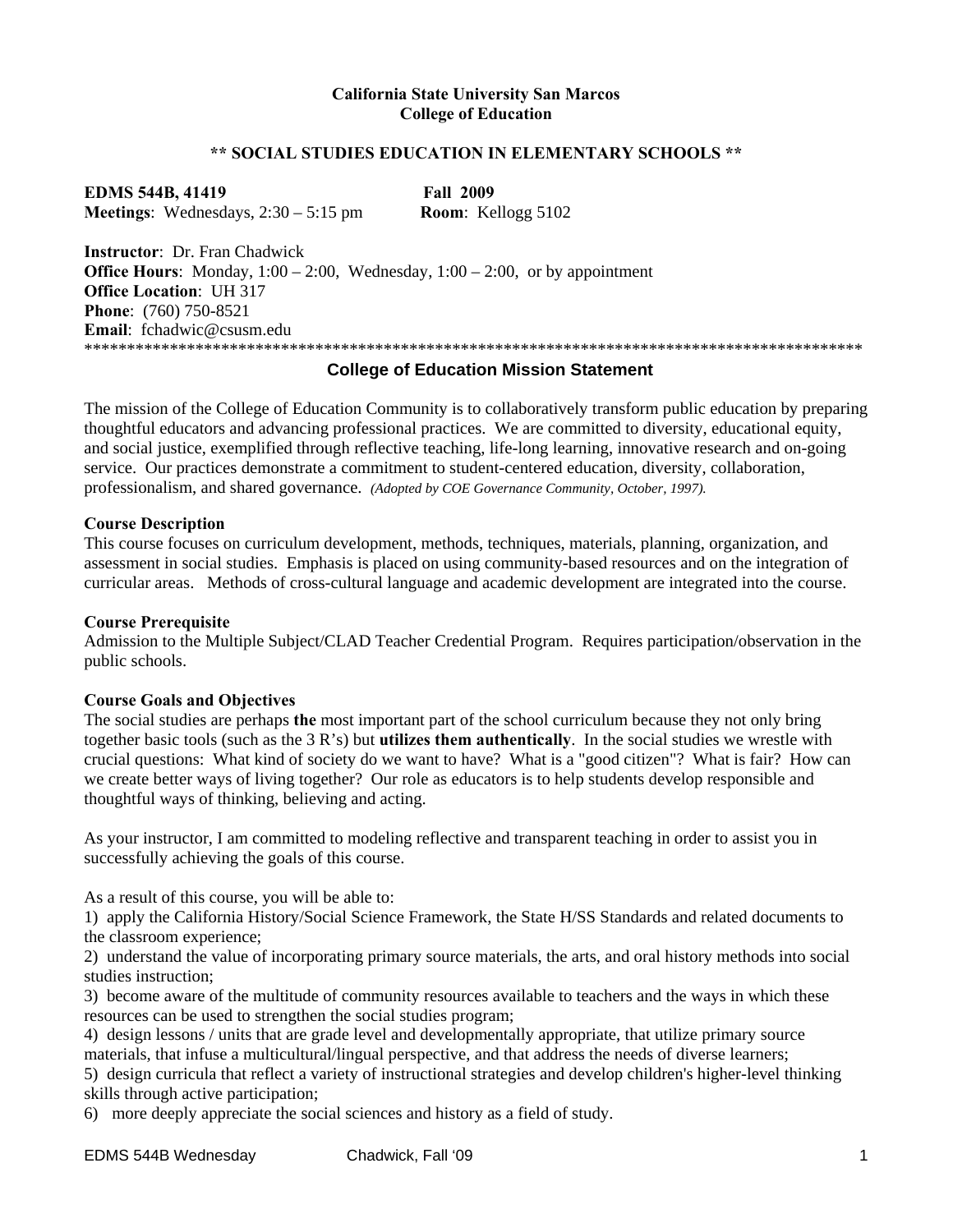#### **Required Texts**

CSDE. (2005). History-Social Science Framework (for California Public Schools K-12). Sacramento, CA. (H/SS) http://www.cde.ca.gov/ci/hs/cf/ \*Note: Must download as out of print

Turner, T. N. (2003). Essentials of Classroom Teaching: Elementary Social Studies. Boston: Allyn and Bacon. (T)

*Additional readings and handouts provided by the instructor will be required.* 

#### **STUDENT LEARNING OUTCOMES**

#### **Teacher Performance Expectation (TPE) Competencies**

The course objectives, assignments, and assessments have been aligned with the CTC standards for the Multiple Subject Credential. This course is designed to help teachers seeking a California teaching credential to develop the skills, knowledge, and attitudes necessary to assist schools and district in implementing effective programs for all students. The successful candidate will be able to merge theory and practice in order to realize a comprehensive and extensive educational program for all students.

#### **California Teacher Performance Assessment (CalTPA)**

Beginning July 1, 2008 all California credential candidates must successfully complete a state-approved system of teacher performance assessment (TPA), to be embedded in the credential program of preparation. At CSUSM this assessment system is called the CalTPA or the TPA for short.

To assist your successful completion of the TPA a series of informational seminars are offered over the course of the program. TPA related questions and logistical concerns are to be addressed during the seminars. Your attendance to TPA seminars will greatly contribute to your success on the assessment.

Additionally, COE classes use common pedagogical language, lesson plans (lesson designs), and unit plans (unit designs) in order to support and ensure your success on the TPA and more importantly in your credential program.

The CalTPA Candidate Handbook, TPA seminar schedule, and other TPA support materials can be found on the COE website provided at the website provided: http://www.csusm.edu/coe/CalTPA/ProgramMaterialsTPA.html

#### **Professionalism/Dispositions**

Because this course is part of an accredited program leading to professional certification, students are expected to demonstrate behavior consistent with a professional career. Lack of professionalism in any of the following areas will alter the final grade:

1. Attend all class meetings. Due to the dynamic and interactive nature of courses in the College of Education, all students are expected to attend all classes and participate actively. Absences and late arrivals/early departures will affect the final grade. At a minimum, students must attend more than 80% of class time, or s/he may not receive a passing grade for the course at the discretion of the instructor. Should the student have extenuating circumstances, s/he should contact the instructor as soon as possible.

 If you are absent 1 day, regardless of the reason, you will lose points. Late arrivals and early departures **will affect** your final grade. **Absences do not change assignment due dates**. Late assignments will receive a reduction in points for each day late. Notify instructor in writing (email) as soon as possible if you are absent or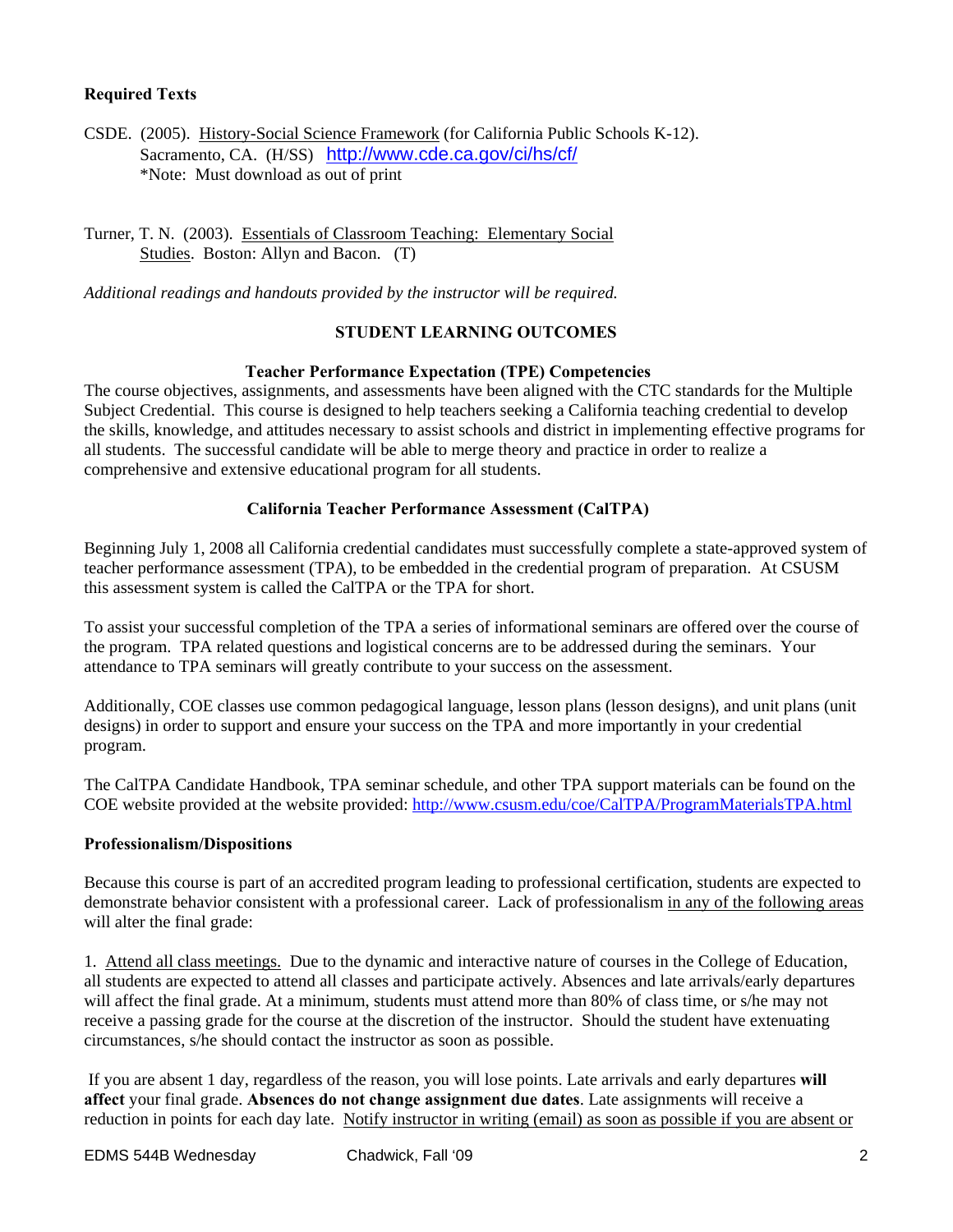#### know in advance you will not be attending class. **One make-up assignment may be completed if an absence occurs.**

2. Interact professionally and collaborate responsibly with your colleagues and professor. Teacher education is a professional preparation program and students will be expected to adhere to standards of dependability, and academic honesty. Prepare carefully for class, and be ready to discuss readings and assignments **thoughtfully.** 

#### 3. Each written assignment is expected to have a clear organizational presentation and be free of grammar, punctuation and spelling errors. **There will be a reduction in points for grammar, punctuation and spelling errors.**

4. Complete all assignments on time. Late assignments will receive a 20% reduction in points for each day late. Occasionally a student may be asked to revise an assignment. If so, the revised work must be submitted no later than one week after it was returned and may not be eligible for full credit. Assignments will not be accepted via email except for the case of an absence on the day the assignment is due. If you are absent when an assignment is due, you may submit the work via email (except for Physical Model) so it is not counted late. Please request "return receipt" from your toolbar when submitting an assignment via email due to absence. Receipt of the assignment will be returned by the instructor if this option is utilized when email is sent by the student.

#### **University Writing Requirement**

Every course at CSUSM must have a writing requirement of at least 2500 words. In EDMS 544B, the Field Trip Project, Oral History Project, Unit Plan, Mock Interview, and Literature Connection will collectively contain a minimum of 2500 words.

The Teacher Performance Expectations are addressed in EDMS 544B through class discussions, activities, oral/visual presentations, and written assignments.

#### **ASSIGNMENTS**

*Detailed instructions and rubrics for some course assignments will be handed out in class. These assignments include both individual and group projects.* 

#### **�** *Reading Response (Professionalism)*

The assigned readings provide an important foundation for your increasing understanding of how to effectively teach social studies. To aid you in remembering the readings, and assist you with meaningful class participation, you are asked to respond to each reading assignment by coming to class prepared to discuss, ask questions and answer open-ended prompts about assigned readings. In order to prepare for this, consider the following for your notes:

(2) key points from the reading (you may include quotes),

(3) how the reading connects to your own perspective/ experiences,

(4) one question that the reading assignment prompts you to ask after thinking deeper about the issue.

#### **�** *Finding the Social Studies in You! A Physical Model (Individual) Pass/Fail (Professionalism)*

Have you ever tried to explain who you are through six of the eight social studies disciplines? For this assignment you will reintroduce yourself to a small group in our class by creating a physical model illustrating aspects of you through each of the disciplines. You may use photographs, drawings, cutouts, objects, your imagination, etc. This activity models a way to engage your students, and will demonstrate your awareness of the disciplines. Aim to present for 4-5 minutes.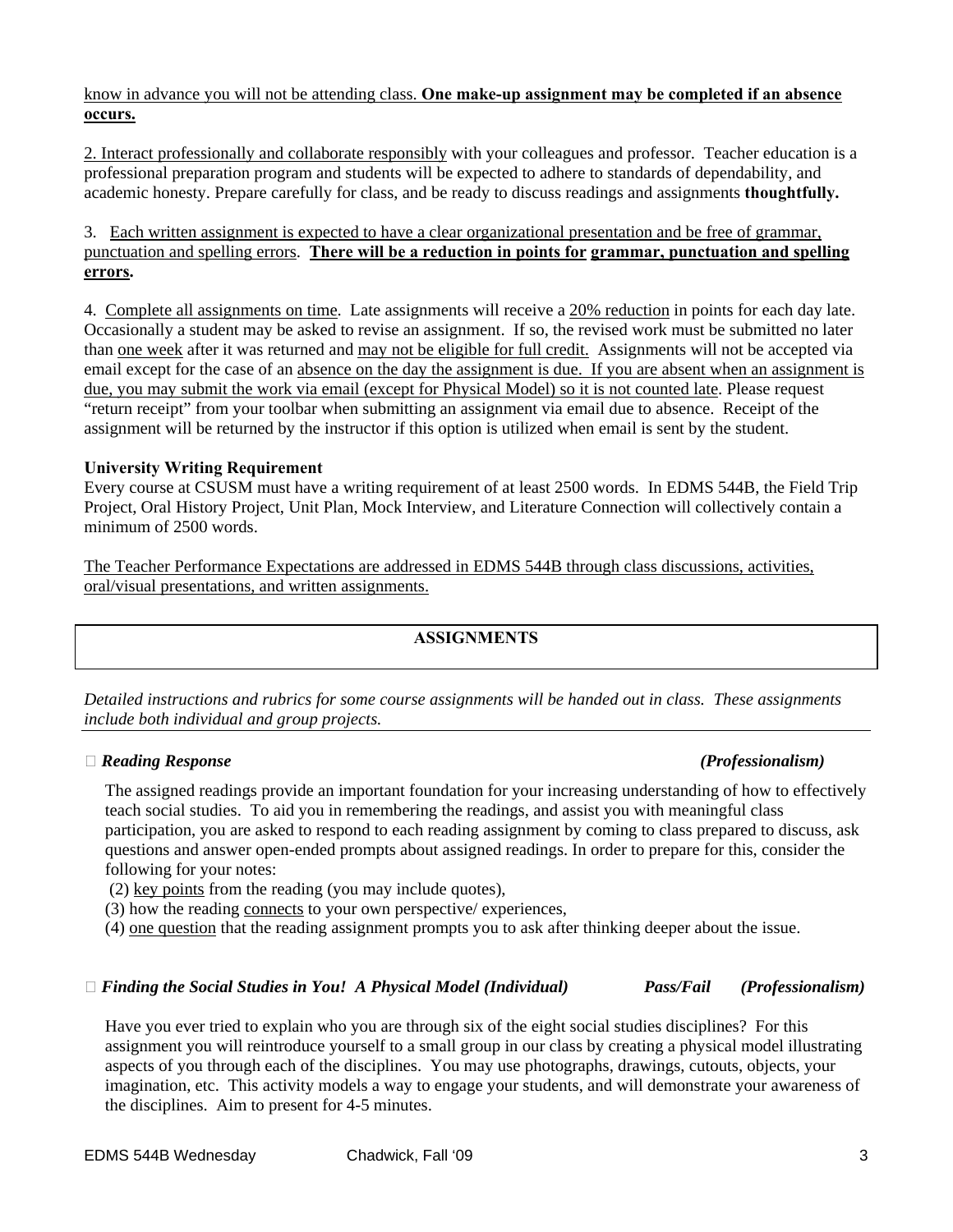#### $\Box$  *Unit Plan (Group)*  $15\%$

As a group you will create a social studies unit using a backward design model. Within this standards-based unit you will describe the Big Ideas, Critical Issues, Skills, Facts, and Concepts involved, and plan assessments that drive the design of the learning activities.

#### **The following assignments/learning activities will link together and create a well-developed social studies unit:**

#### **�** *Literature Connection (Individual with group presentation) 20%*

A wealth of children's literature exists that strongly supports the state standards for teaching social studies and is conducive to the integration of visual and performing arts. This assignment will serve as the introduction to your unit. You will select *one children's literature book* appropriate for the grade level unit you will be developing with your group. You will be required to write a lesson plan that incorporates this book, most likely as the "hook" for the unit. Your group will be required to give a presentation which includes the overall big idea, and how all of your books can be used to advance children's thinking about the key social studies concept of your unit. (more details to come)

#### **�** *Community Resource / Field Trip Project (Group) 20%*

In this assignment you will explore and share information about a field trip site in San Diego County. By designing a variety of pre, during, and post-trip teaching activities, you will be able to plan an educational (rather than purely recreational) field trip in order to enhance understandings within your unit (more details to come).

#### **�** *Oral History Project (Choice)*

Collecting oral histories is an exciting way to help children understand that "history" is found all around us and is continually created. You will *plan* an oral history project for your students addressing the essential issues of your unit.

The project will include higher order thinking, and an organized plan of instruction before during and after the oral history interview.

#### 

# **OR �** *Technology Project (Choice) 15%*

 Students are motivated by technology, and many units can be enhanced through technology projects. For this project you will create a technology lesson describing the learning goals and processes involved within student use of technology as it relates to the unit.

#### 

## □ Arts Project (Choice) **OR �** *Arts Project (Choice) 15%*

 Students are motivated by the visual and performing arts, and many units can be enhanced through music, dance, visual arts and/or theatre projects. For this project you will choose one of the visual and performing arts and relate it to the unit.

 *15%*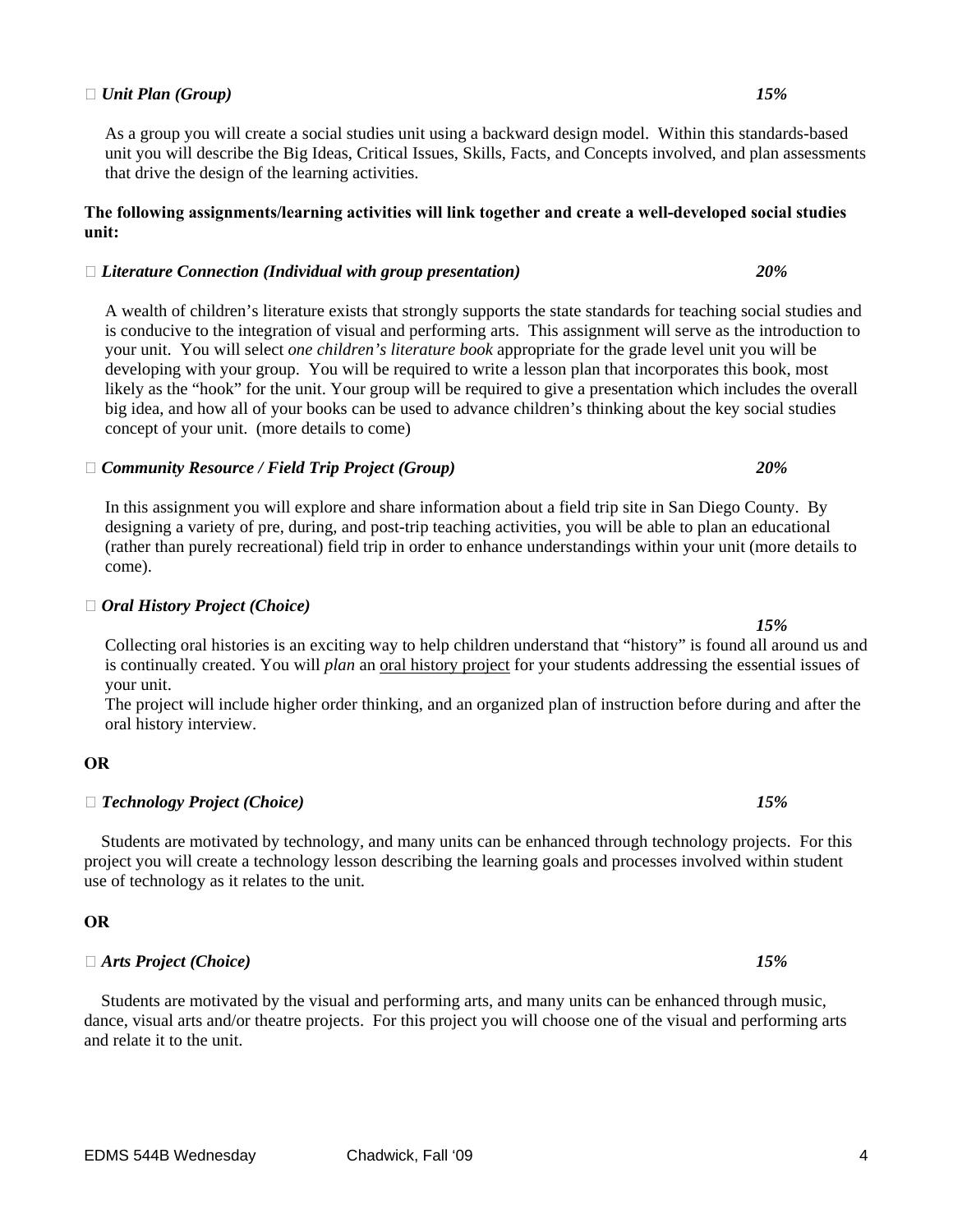#### **�** *Mock Interview – Individual, Summary of Class 15%*

Imagine you are at a job interview and were just asked: "How will you teach social studies in your classroom?"<br>Knowing how to teach and structure learning in social studies, and then being able to express your understanding, can be two different abilities. In order to help you eloquently articulate the knowledge you have gained through this course, as well as enhance your educational philosophy, you will participate in a mock interview. Be prepared to describe unit grade level themes as described in the History Social Science Framework, and effective methods for teaching social studies.

#### **Assignments**

| *Self Model                 | P/F | Intro to social science disciplines                  |
|-----------------------------|-----|------------------------------------------------------|
| *Professionalism            | 15% | Includes reading response, participation, self model |
| Unit Plan                   | 15% |                                                      |
| Literature Connection       | 20% |                                                      |
| Community Field Trip        | 20% |                                                      |
| Choose one out of three:    |     |                                                      |
|                             |     |                                                      |
| <b>Oral History Project</b> | 15% |                                                      |
| <b>Technology Project</b>   | 15% |                                                      |
| Arts Project                | 15% |                                                      |
| *Mock Interview             | 15% | Summary of class                                     |

#### **Grading Scale:**

Assignments will be scored (1-4), using rubrics listing specific criteria to be addressed. Rubrics will be available to students with each assignment. Assignments are weighted as listed above.

#### **Exemplary "A" Students**

1. Demonstrate **serious** commitment to their learning, making full use of the learning opportunities available and searching out the implications of their learning for future use, including 100% attendance.

2. Complete all assignments thoroughly and thoughtfully toward the goal of developing an in-depth social studies unit, receiving 3.5-4.0 averages on all assignments.

3. Make insightful connections between all assignments and their developing overall understanding of social studies concepts; they continually question and examine assumptions in a genuine spirit of inquiry.

4. Show a high level of achievement of course goals.

5. Make a concerted effort to work as a team to complete group assignments maintaining a community and supporting the community spirit of the group.

#### **"B" Students**

1. Comply with the course requirements and expectations.

2. Complete all assignments, usually thoroughly and thoughtfully, receiving 3.0 -3.4 average on all assignments.

3. Usually connect assignments to their developing overall understanding of social studies concepts; may be satisfied with accepting their learning as it is received without deeply examining assumptions or seeking a higher level of understanding of the implications.

4. Show reasonable achievement of course goals.

5. Make an effort to work effectively with group.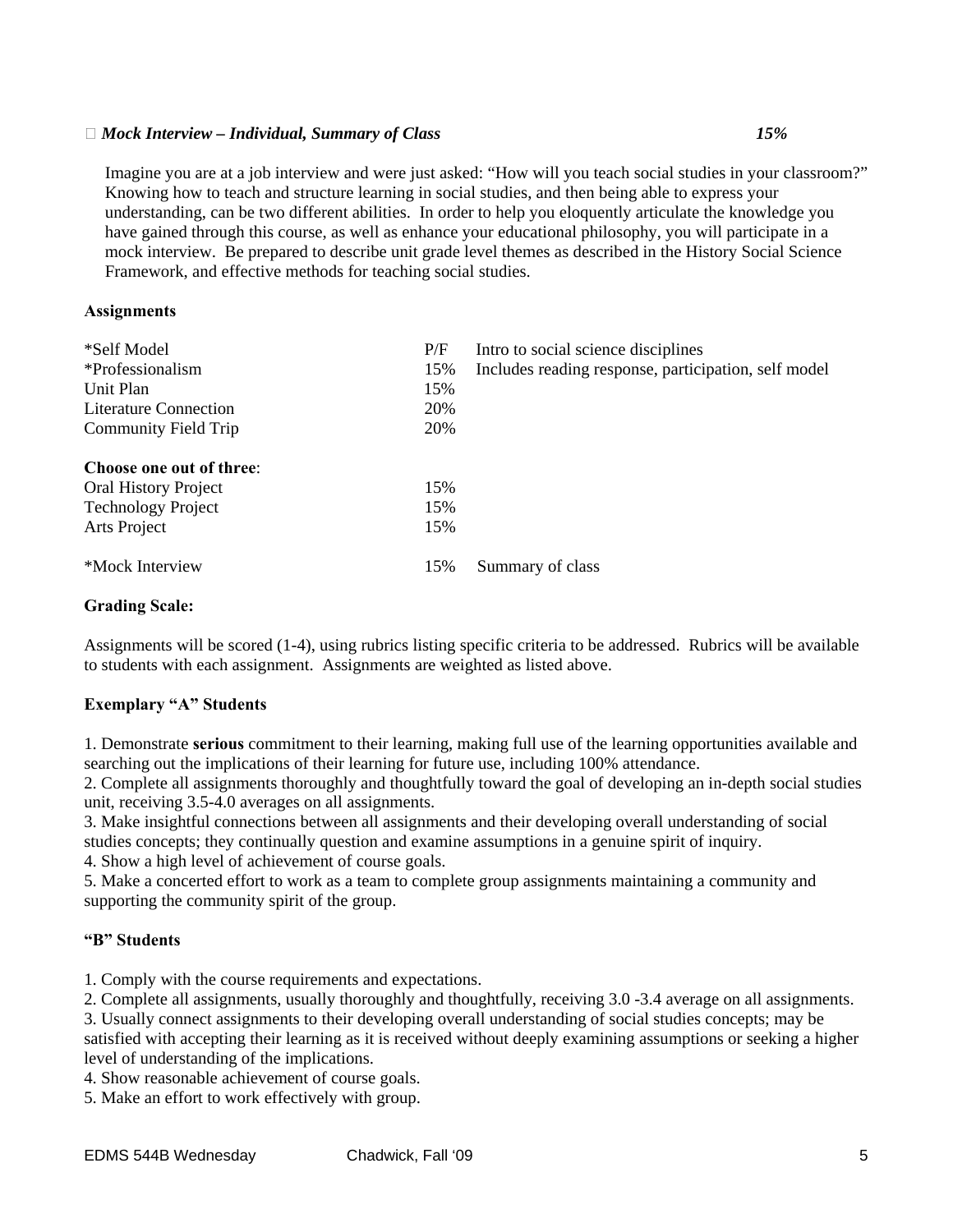#### **"C" Students**

1. Demonstrate an inconsistent level of compliance to course requirements and expectations.

2. Complete all assignments with limited thoroughness and thoughtfulness, receiving 1.7-2.9 average on all assignments.

3. Make limited connections between assignments and their developing overall understanding of social studies concepts; may not be open to examining assumptions or implications and may actually dismiss the importance of the understanding of social studies concepts.

4. Attempt, but show limited progress in achieving course goals and/or building community within the group setting.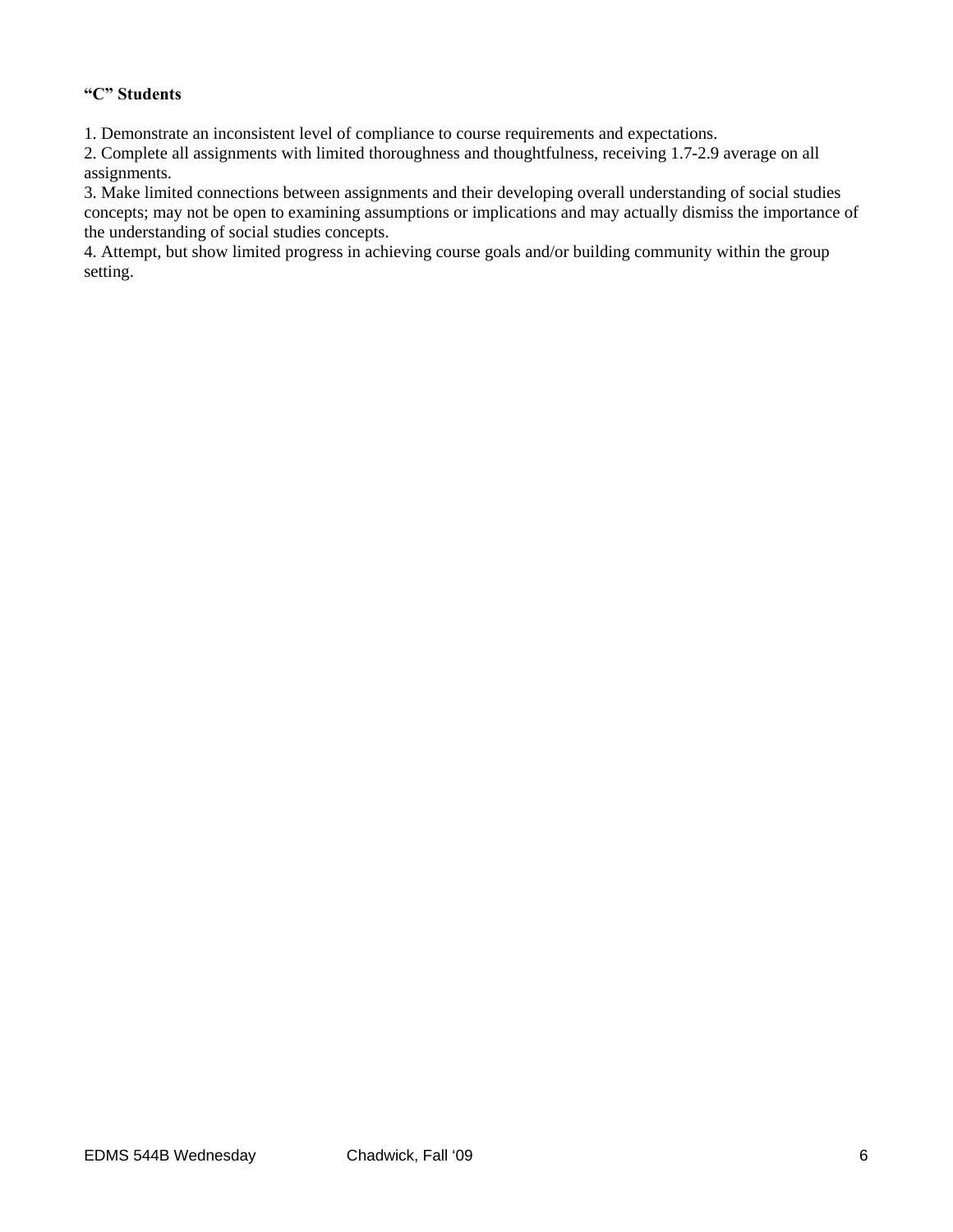#### California State University San Marcos COLLEGE OF EDUCATION

#### **Mission Statement**

The mission of the College of Education Community is to collaboratively transform public education by preparing thoughtful educators and advancing professional practices. We are committed to diversity, educational equity, and social justice, exemplified through reflective teaching, life-long learning, innovative research, and ongoing service. Our practices demonstrate a commitment to student-centered education, diversity, collaboration, professionalism, and shared governance.

*(adopted by COE Governance Community October, 1997)* 

#### **Attendance Policy**

Due to the dynamic and interactive nature of courses in the College of Education, all students are expected to attend all classes and participate actively. At a minimum, students must attend more than 80% of class time, or s/he **may not receive a passing grade** for the course at the discretion of the instructor. Individual instructors may adopt more stringent attendance requirements. Each scheduled class is two sessions; if students miss more than one session (one half class) on any scheduled week, they will not earn an "A". Should the student have extenuating circumstances, s/he should contact the instructor as soon as possible.

*(Approved: 12/19/97)* 

#### **Students with Disabilities Requiring Reasonable Accommodations**

Students must be approved for services by providing appropriate and recent documentation to the Office of Disable Student Services (DSS). This office is located in Craven Hall 5205, and can be contacted by phone at (760) 750-4905, or TTY (760) 750-4909. Students authorized by DSS to receive reasonable accommodations should meet with their instructor during office hours or, in order to ensure confidentiality, in a more private setting.

#### **CSUSM Academic Honesty Policy**

"Students will be expected to adhere to standards of academic honesty and integrity, as outlined in the Student Academic Honesty Policy. All written work and oral assignments must be original work. All ideas/materials that are borrowed from other sources must have appropriate references to the original sources. Any quoted material should give credit to the source and be punctuated with quotation marks. Sources from the internet must be referenced with current URL, and able to be accessed during grading period.

Students are responsible for honest completion of their work including examinations. There will be no tolerance for infractions. If you believe there has been an infraction by someone in the class, please bring it to the instructor's attention. The instructor reserves the right to discipline any student for academic dishonesty in accordance with the general rules and regulations of the university. Disciplinary action may include the lowering of grades and/or the assignment of a failing grade for an exam, assignment, or the class as a whole."

Incidents of Academic Dishonesty will be reported to the Dean of Students. Sanctions at the University level may include suspension or expulsion from the University.

#### **Plagiarism:**

As an educator, it is expected that each student will do his/her own work, and contribute equally to group projects and processes. Plagiarism or cheating is unacceptable under any circumstances. If you are in doubt about whether your work is paraphrased or plagiarized see the Plagiarism Prevention for Students website http://library.csusm.edu/plagiarism/index.html. If there are questions about academic honesty, please consult the University catalog.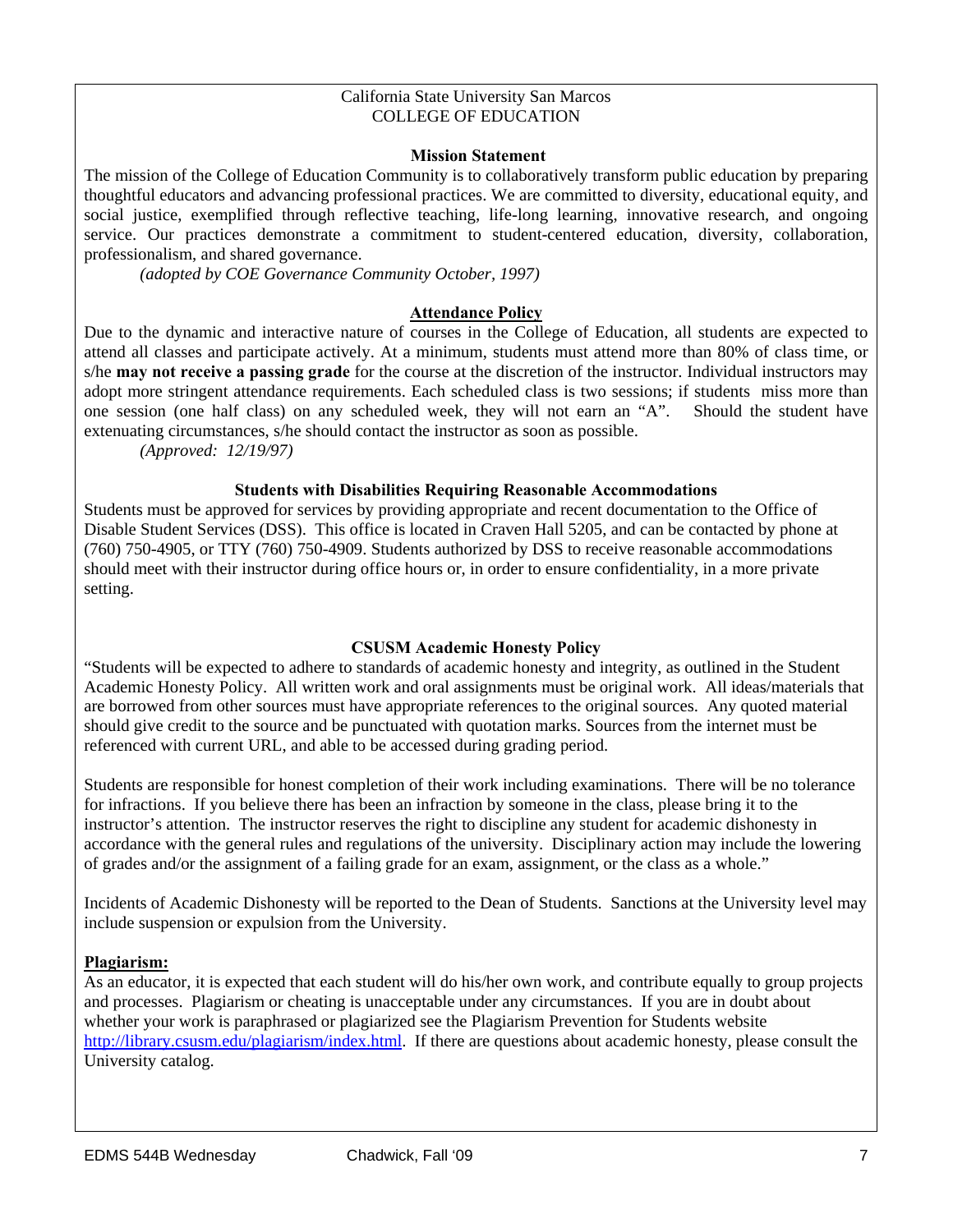#### **Furlough Days:**

 Due to the devastating effects of current budget crisis in California, I have been furloughed this academic year, representing a reduction in both workload and compensation. A furlough is an unpaid day off on a faculty member's regularly‐scheduled workday. In order to satisfy legal and ethical requirements of the California Labor Code, I am required to submit formal certification that I will not work on my furlough days. I am prohibited from teaching, conducting scholarly research, consulting with students, responding to email or voicemail, providing assignment feedback, or participating in any CSU work‐related activities on my furlough days. Furlough dates vary by professor; my Fall Semester furlough dates are [here or in the course syllabus schedule].

 The CSU faculty agreed to take furlough days in order to preserve jobs for as many CSU employees as possible, and to serve as many students as possible, in the current budget crisis. The agreement that governs faculty furloughs acknowledges that "cuts of this magnitude will naturally have consequences for the quality of education that we can provide." Within the furlough context, I will make every effort to support your educational experience at CSUSM. Visit CSUSM Budget Central [http://www.csusm.edu/budgetcentral/] to learn about the state budget crisis and how it impacts your educational opportunities. To avoid the continued loss of higher education availability in California, exercise your right to voice an opinion. Contact information for state legislators and the governor are provided at Budget Central.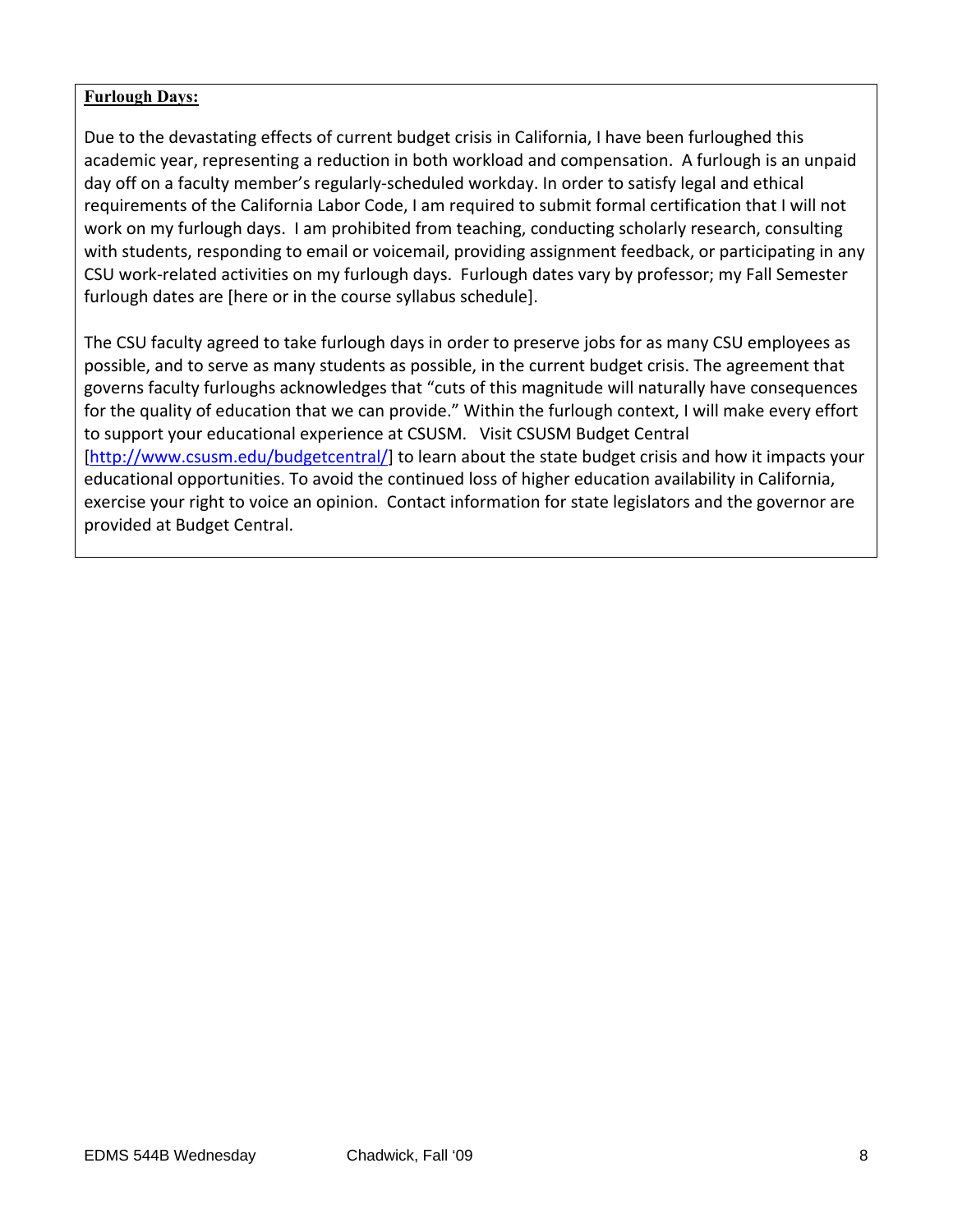### **Anticipated Schedule/Course Outline**

| <b>Date</b>            | <b>Topic</b>                                                              | <b>Assignment (if any)</b>                              |
|------------------------|---------------------------------------------------------------------------|---------------------------------------------------------|
| Session 1:             | "Social Studies" -- What? Why?                                            | $(In class - T:1)$                                      |
| 9/2                    | Introduction and Course Overview                                          |                                                         |
|                        | Teams AssignedGRASP                                                       |                                                         |
| Session 2              | The Big Picture in California                                             | T: 3 PGS. 60-68                                         |
| 9/9                    | <b>H/SS Framework and State Standards</b>                                 |                                                         |
| 2:30-3:45              | (with texts)                                                              | Small photo of self                                     |
|                        | <b>GRASP Review</b>                                                       | <b>Physical Models due</b>                              |
| Session 3              | Assign UBD Article<br>H/SS Framework and State Standards (cont)           | <b>UBD Article</b>                                      |
| 9/16                   | <b>Setting Ideas Into Action</b>                                          | <b>K-6 Presentations Due</b>                            |
|                        | Unit Design Stage 1                                                       | T: 2, PGS. 16-23 ("WHY IS PLAN"STOP AT "DECIDING        |
|                        |                                                                           | ON")                                                    |
|                        |                                                                           |                                                         |
| Session 4              | Workshop, Unit Design Stage 1(Continued)                                  | <b>Unit Theme Plan</b>                                  |
| 9/23                   | Literature Connection - Kicking off your unit!                            |                                                         |
|                        | Lit Connection Assigned                                                   | Stage 1 Draft Unit Plan Due (bring 2 copies)            |
|                        |                                                                           |                                                         |
|                        |                                                                           |                                                         |
|                        |                                                                           |                                                         |
| Session 5              | Lit Connection Workshop                                                   | <b>Literature Connection Draft Due (bring 2 copies)</b> |
| 9/30                   | <b>Book Chat Sample Presentation</b>                                      |                                                         |
|                        |                                                                           |                                                         |
|                        | <b>How Do You Know</b>                                                    | T: 5 pgs. 93-95 (Stop at Authentic Assess)              |
|                        | <b>What They Know?</b>                                                    |                                                         |
|                        | Assessment Leads the Way                                                  |                                                         |
|                        |                                                                           |                                                         |
|                        | Questioning for Understanding<br>Workshop, Unit Design Stage 2~ intro     |                                                         |
| Session 6              | The H.O.T.S. are Cool!                                                    | T: 8 PGS. 155-156 (UP TO CAN YOU? PGS. 158-168)         |
| 10/7                   | Getting Your Students to Think                                            | <b>Lit Connection Draft Returned</b>                    |
|                        | Final Workshop, Unit Design Stage 2                                       |                                                         |
|                        |                                                                           |                                                         |
| Session $\overline{7}$ | Unit Design Stage 3 Introduction                                          |                                                         |
| 10/14                  |                                                                           | Stage 2 Draft Unit Plan Due (bring 2 copies)            |
|                        | <b>Learning Outside the Classroom</b>                                     |                                                         |
|                        | Field Trips for Educational Inquiry, Sample Project Lit Conn. Project Due |                                                         |
|                        | Oral History Articles Distributed                                         | (K-2) Group Book Chat Presentations                     |
|                        |                                                                           |                                                         |
|                        | FT Project Presented                                                      |                                                         |
|                        |                                                                           |                                                         |
|                        |                                                                           |                                                         |
|                        |                                                                           |                                                         |
| Session 8              | <b>MANIPULATIVES IN SOCIAL STUDIES</b>                                    | <b>Oral History Articles</b>                            |
| 10/19<br>$4:00 - 5:15$ | The Impact of Primary Sources, Oral                                       | (3-6) Group Book Chat Presentations                     |
|                        | History                                                                   |                                                         |
| Session 9              | <b>FURLOUGH</b>                                                           |                                                         |
| 10/21                  |                                                                           |                                                         |